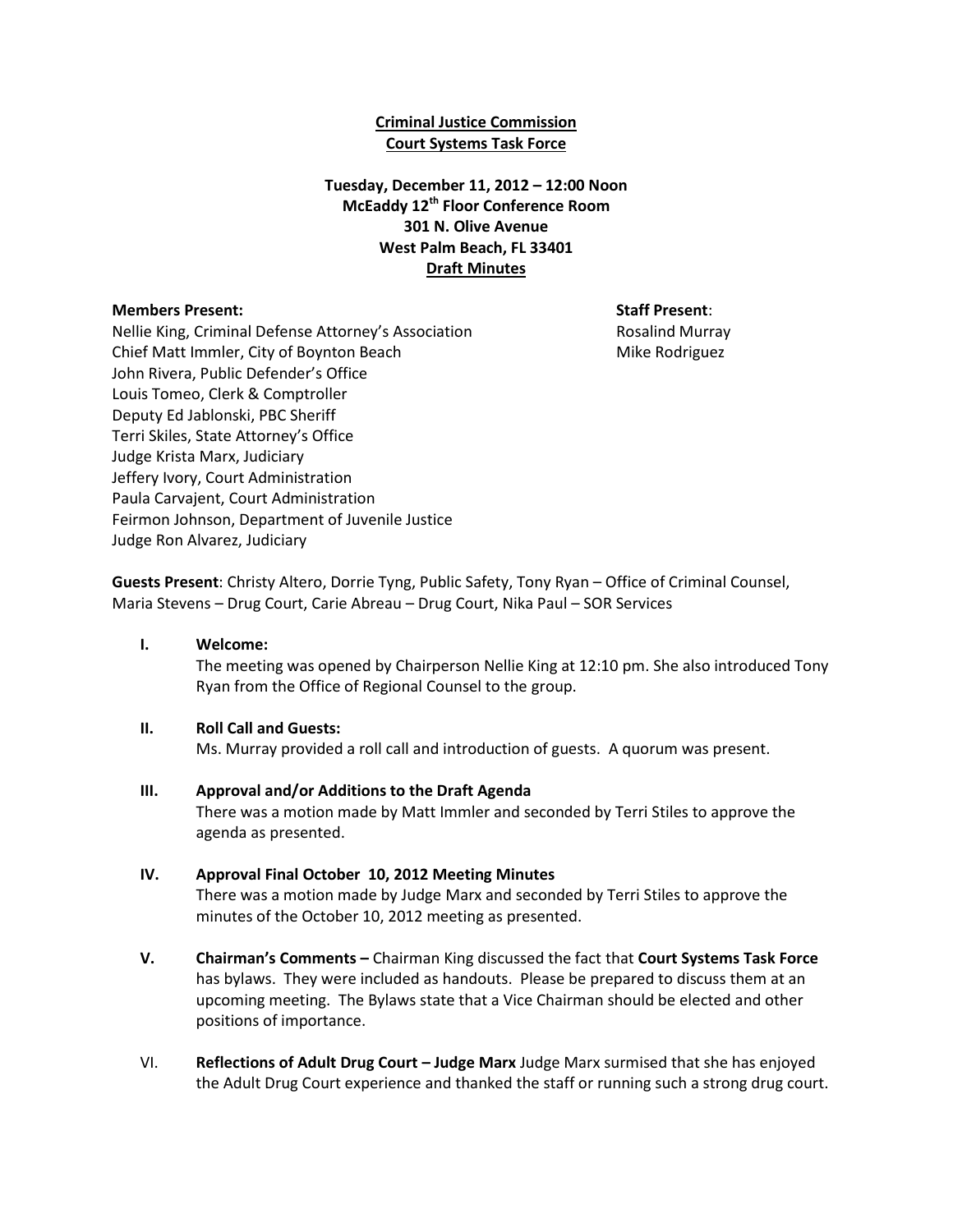She welcomes Judge Shephard in mid-January knows she leaves it in good hands. She believes that Adult Drug Court is saving lives.

**Juvenile Drug Court –** Judge Alvarez expressed that they are attempting to improve Juvenile Drug Court. The biggest obstacle is the Public Defender's Office. We have only three kids in the program. There are more than 3 kids in PBC with a drug problem. He stated that there needs to be a public discussion on how to improve the program. All parties should be present. Thy have been using PTI as an easier avenue. Judge Marx offered up a few suggestions such as getting the parties together at the Private Defense Bar. Judge Alvarez stated that each juvenile case is different, and they need access to all the same services as adults. We used a consultant team to develop this program suing a nationally recognized evidence based model. There is also Drug Court Lite for the Juveniles. We never had one child to qualify for the program. It has been in existence for a year.

Mike Rodriguez stated that we should work on a presentation to vet the Drug Court program before the BCC for 2014 funding. We should bring it back to the Task Force in February 2013. We should also determine how Drug Courts are funded across the state for the presentation.

B**. Interim Report: Outcome Evaluation Program Monitoring and Evaluation** – Damir Kukec Mr. Kukec discussed the ongoing monitoring project. He is currently in the midst of providing evaluations for Adult Drug Court, Civil Drug Court, and Juvenile Drug Court. These three projects receive funding from the CJC. We will invite feedback as the project nears completion. He presented a preliminary report on the outcome evaluation process and discussed the qualitative and quantitative analysis. He will contact the center for Court Innovation in NYC for some baseline data. Chairman King thanked him for his work. Interviews will be conducted in January with the stakeholders. Perhaps a participant or two would come forward to speak at the BCC meeting. It would be compelling. There was a motion by Terri Stiles to include a group of human subjects as part of the drug court methodology for the evaluation. It was seconded by Matt Immler. The motion carried.

VII. Nellie King offered an update of Senate Bill 1960. She discussed the limited registry process. She stated that it was not in effect yet. She shared the Miami Herald Article. She stated that Miami Dade is out of funding already and have to wait for July 2013 to replenish it. It is a crisis in the indigent defense arena. There is a recommendation to track the cases. Others include that the lawyers fill out an exit sheet. A full survey might be suggested. The Clerk's office will track the casing using their file numbers.

The Meeting dates for 2013 were distributed again. Please review and put on calendar.

### **VIII. Updates and Initiatives**

### **A. Adult Drug Court:**

Dorrie Tyng commented that as of November 2012 it is the  $13<sup>th</sup>$  years of Adult Drug Court There are 130 graduates this year. The evaluation will cover an eight year period.

**Delinquency Drug Court/ Juvenile Drug** Court is the recipient of a new federal grant courtesy of the CJC. It is to include co-occurring disorders. The grant will begin by early 2013. Report form Delinguency Drug Court – C. Altaro stated that the 501c  $(3)$  is up and running called Making Every Day Count. They will have a fundraiser in February 2013.